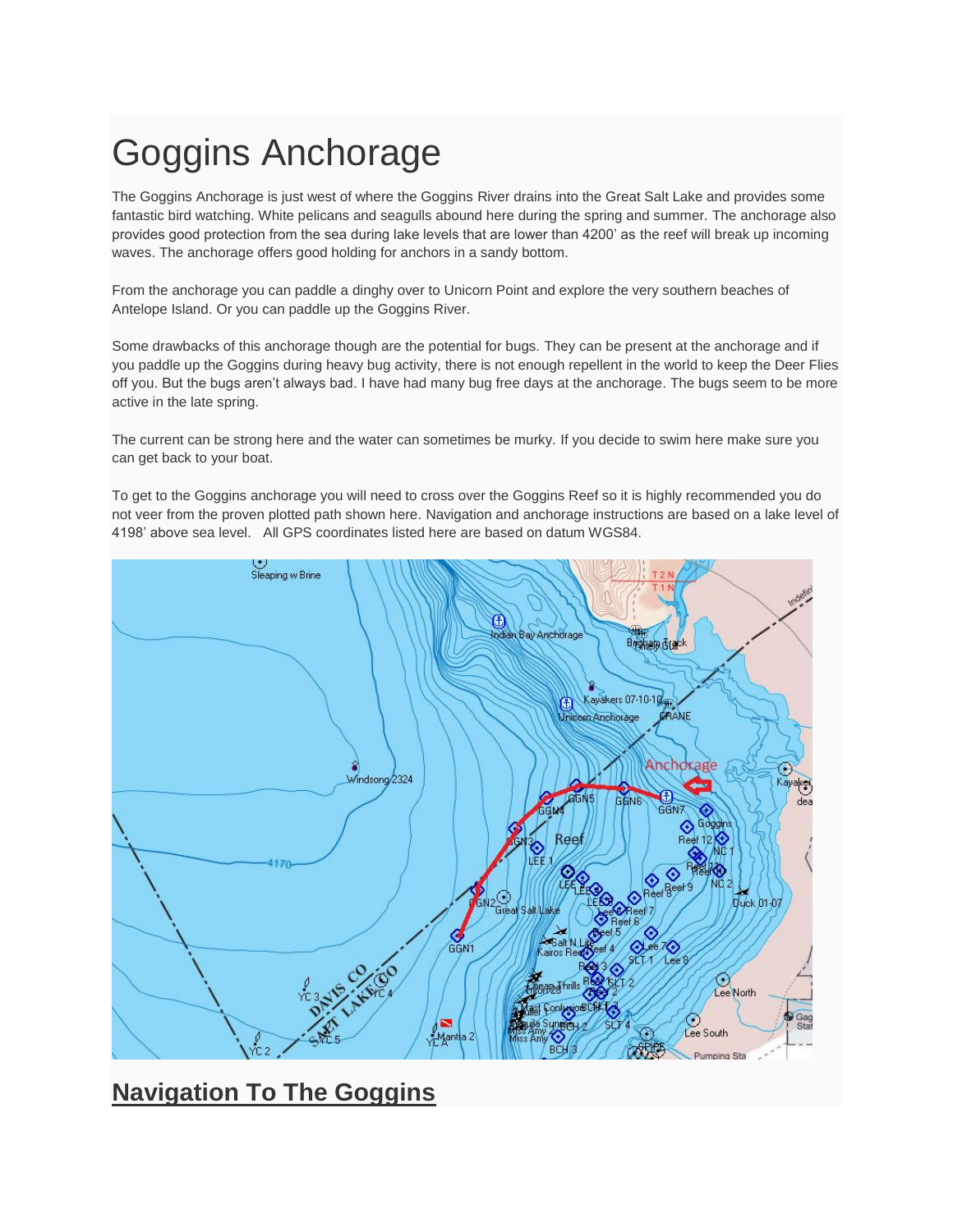Navigation to the Goggins is pretty straight forward. Just remember to keep the Goggins Reef well to your east before you reach the plotted path across it. Sail a heading of 345° magnetic from the marina for 5 nautical miles before turning east. This will keep you a mile west of the reef. As you sail this heading you should pass close to the yacht club buoys 'B' and 'A'. This should help you to know if you are on course Once you are five nautical miles up the lake from the marina head east and sail for waypoint *GGN4.* I recommend you stay right on the plotted path at this point as this path is well tested. There are some very shallow sections of the reef on each side of he plotted path. Once you reach waypoint *GGN4* turn for waypoint position *GGN5.* Here you will begin crossing the reef. At a lake level of 4198' you should have at least 7' of water over the reef. Once reaching waypoint *GGN5* turn towards waypoint *GGN6.* You are now over the heart of the reef. Keep straight on the marked path until reaching waypoint *GGN7*. Halfway between *GGN6* and *GGN7* you will drop off the reef and will have a sandy bottom under your vessel. Drop anchor near waypoint *GGN7*. You should have about 8' of water here.

If you have any questions about sailing a heading of 345° magnetic just follow the waypoints listed in the table below.

|  |  | GPS Coordinates for Avoiding and Crossing the Goggins Reef |  |  |  |  |  |  |  |
|--|--|------------------------------------------------------------|--|--|--|--|--|--|--|
|--|--|------------------------------------------------------------|--|--|--|--|--|--|--|

| <b>NORTH</b>         | <b>WEST</b>  | <b>NOTE</b>                        |
|----------------------|--------------|------------------------------------|
| 40° 47.612'          | 112° 12.898' |                                    |
| 40° 48.100'          | 112° 12.635' |                                    |
| $40^{\circ}$ 48.745' | 112° 12.125' |                                    |
| 40° 49.070'          | 112° 11.695' |                                    |
| $40^{\circ}$ 49.205' | 112° 11.285' | Reef begins after this waypoint    |
| $40^{\circ}$ 49.180' | 112° 10.635' | You are over the heart of the reef |
| $40^{\circ}$ 49.095' | 112° 10.045' | Anchor near here                   |
|                      |              |                                    |

### **Anchoring**

The anchorage coordinates are 40° 49.180' north by 112° 10.045' west. At a lake level of 4198' you should be in about 8' of water. The bottom here is sandy and offers good holding for anchors with a 7 to 1 scope. If you venture east or north of here the bottom will begin to gradually rise.

#### **Ashore on the Island**

North of the anchorage will be Unicorn Point of Antelope Island. Here there are very nice sandy beaches and much to explore. To the east will be the marshes of the Goggins. Both areas offer good exploring possibilities.

Unicorn Point has some fascinating areas to explore. Once you are ashore you will have some great views of the Oquirrh Mountains. To the north of the anchorage you will see the *Wreck of the Hesperus.* This was an old Galion style crane that fell off a barge during a storm. A tug was pulling the barge from Farmington Bay south around Unicorn Point. When the tug encountered the main body of Great Salt Lake she was hit with the full fury of the wave and the barge broke loose dropping the crane and a bobcat. Some days later the crew recovered the bobcat but left both the crane and the barge to rust away. The barge can still be seen on the beach near North Canal.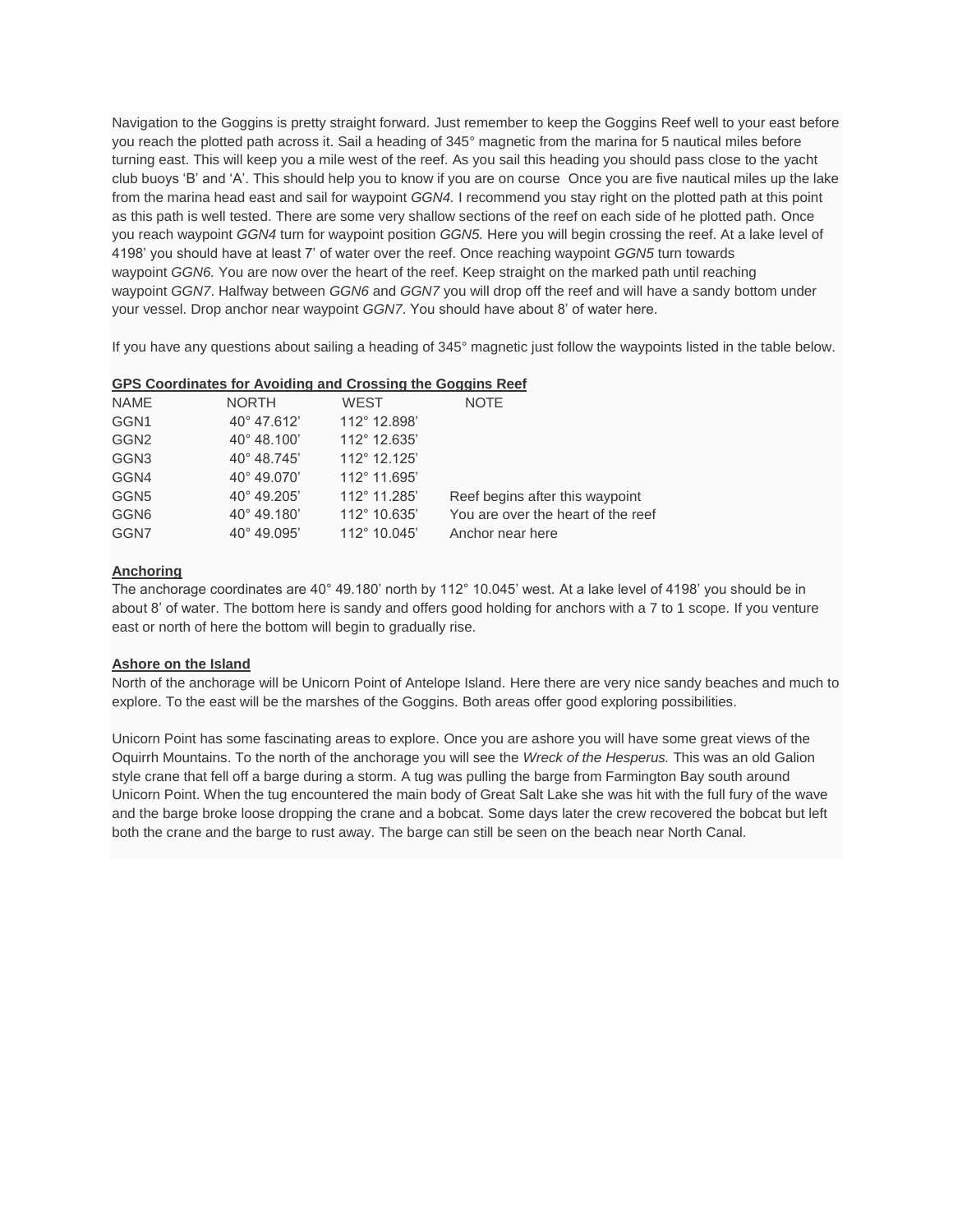

In the mid 1850's Brigham Young used to access Antelope Island by boat. He had a vessel specially constructed for his use to haul cattle back and forth. The vessel was known as *The Timely Gull* and was one of the first craft to be used for pleasure on the Great Salt Lake. When not being used *The Timely Gull* was anchored off Black Rock. Once reaching Antelope Island the vessel would be pulled from the water on a cradle car that ran along rail tracks.

In 1858 *The Timely Gull* broke loose from her moorings during a strong gale. Ironically she came to rest on Unicorn Point not far from the rail car system used to pull her out. *The Timely Gull* was never recovered and rests there still. The wreck has once again become exposed with the low water years. If you find her leave her alone. She is an historic site and is protected. Because the wreck is now exposed it is also extremely sensitive.



*The Timely Gull*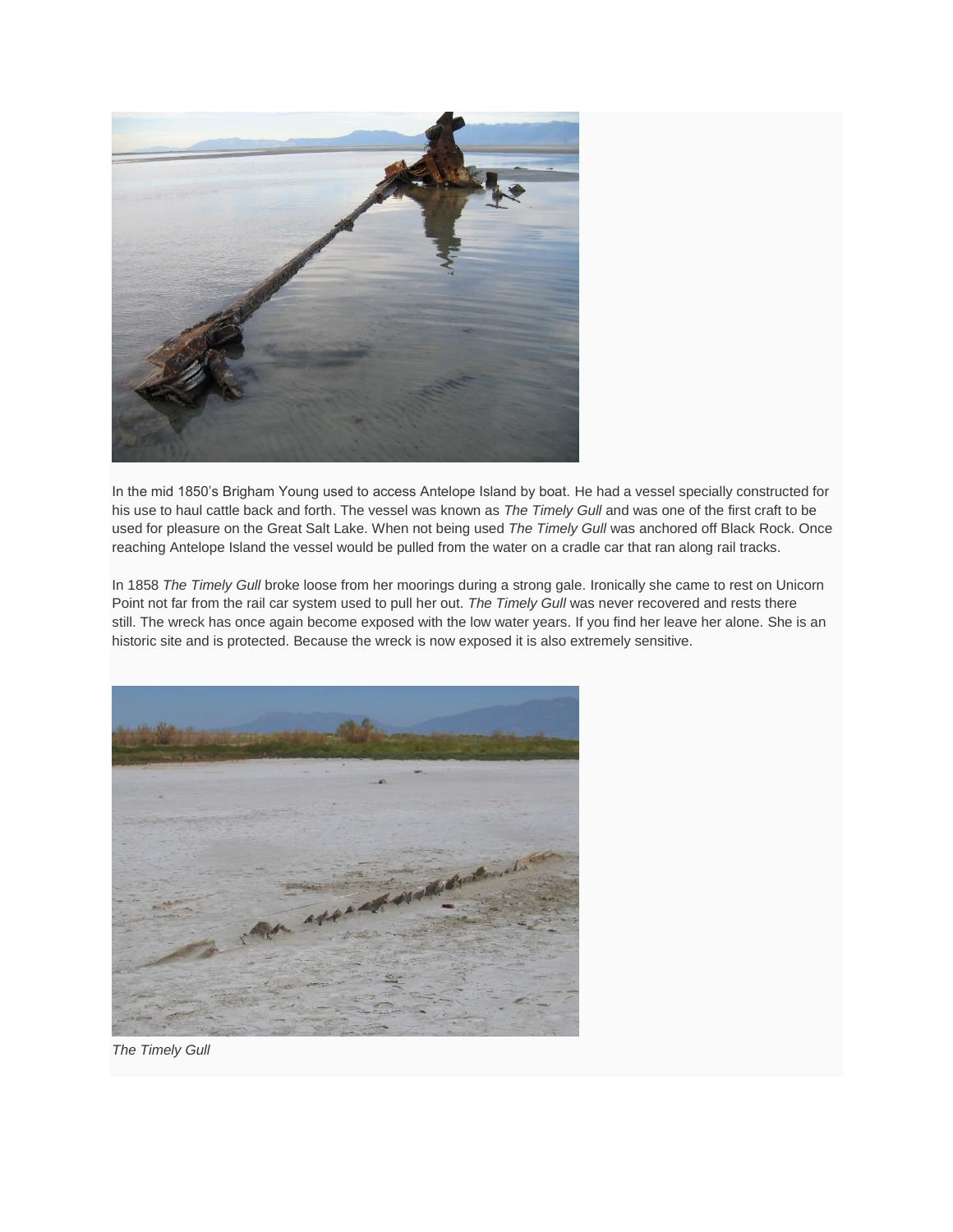

Rail cradle for *The Timely Gull*

I wish I knew the story of the rusted truck on the beach. I'm sure it was amusing.



There are some rules though when going to shore on Antelope Island. You are permitted on the beach year round without permission. Going above the beach line is strictly prohibited during lambing season which is spring through mid-summer. This is done to protect the animals and you. Remember that animals can be very aggressive in protecting their young. Especially the bison which are known to wander this far south down the island.

After lambing season it is possible to get a back country permit to hike above the beach line. We are currently working with the Antelope Island rangers on the back county permit and fees. For questions about the permitting process you can call the park headquarters at 801-550-6165

#### **Do's and Don'ts Ashore at Antelope Island**